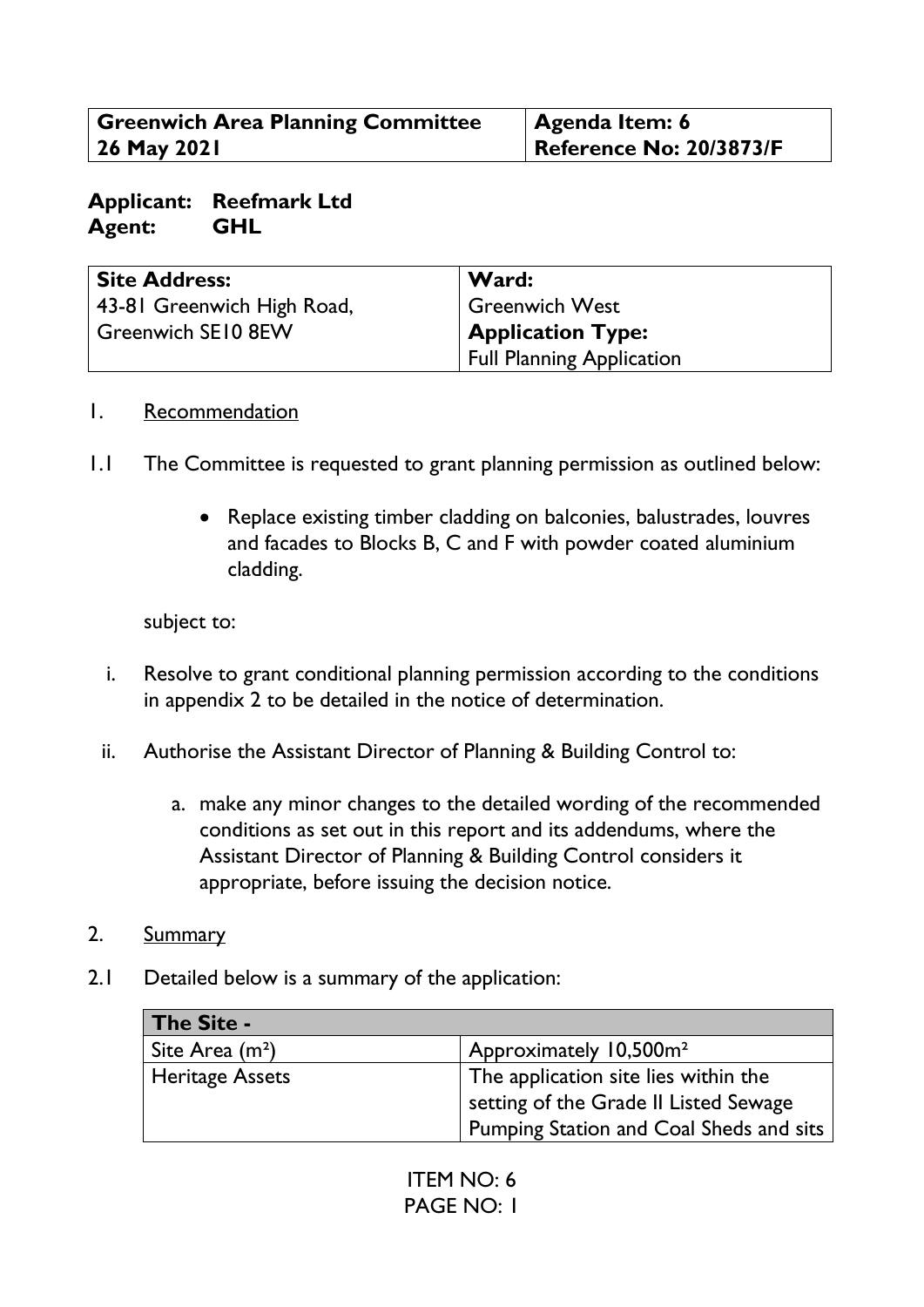|                                | opposite Ashburnham Triangle<br><b>Conservation Area.</b> |
|--------------------------------|-----------------------------------------------------------|
| <b>Tree Preservation Order</b> | N/A                                                       |
| <b>Flood Risk Zone</b>         | Flood Zone 3 benefiting from flood                        |
|                                | defences                                                  |

| <b>Transportation</b> |                    |               |
|-----------------------|--------------------|---------------|
| Public Transport      | <b>PTAL Rating</b> | Part 0, 3 & 5 |

| <b>Public Consultation</b>                                         |                                                                                                                                                                                 |  |
|--------------------------------------------------------------------|---------------------------------------------------------------------------------------------------------------------------------------------------------------------------------|--|
| Number in Support                                                  |                                                                                                                                                                                 |  |
| Number of objections                                               | 29                                                                                                                                                                              |  |
| Main issues raised (addressed<br>within section 6.5 of the report) | • Cost implications of work for<br>tenants/leaseholders.<br>• Residential amenity impacts<br>during construction works<br>• Consultation of planning<br>application to resident |  |

- 2.2 The report details all relevant national, regional and local policy implications of the scheme, including supplementary planning guidance.
- 2.3 The application is considered acceptable and is recommended for approval; subject to the recommendation set out in section 1.1 of this report and the conditions set out in appendix 2.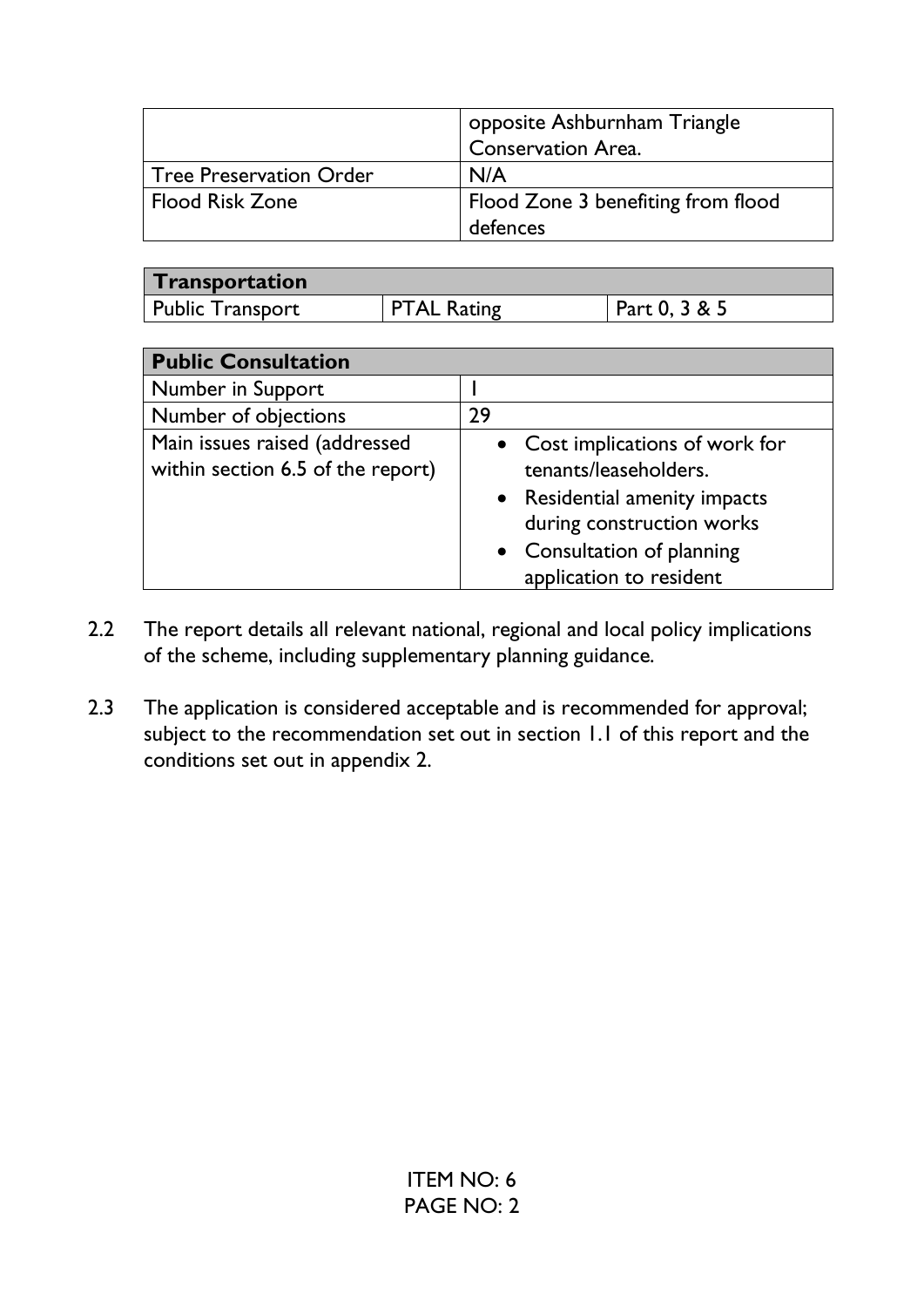# **Site Plan**



- 3. Site and Surroundings (in detail)
- 3.1 The application site comprises 6 multi-storey buildings.
- 3.2 The site sits between the grounds of the Greenwich Pumping Station to the north-east and the four-storey serviced apartments at 65-81 Greenwich High Road to the south-west.
- 3.3 Immediately to the north-east is a single-storey substation, included within the grounds of the Pumping Station, with the wider grounds generally open but with one and two storey buildings used as offices. To the immediate north of the site is a three-storey residential dwelling, and beyond that to the north, are the Grade II Listed Sewage Pumping Station and Coal Sheds.
- 3.4 To the south and west of the application site, on the southern side of Greenwich High Road, is Ashburnham Triangle Conservation Area, which is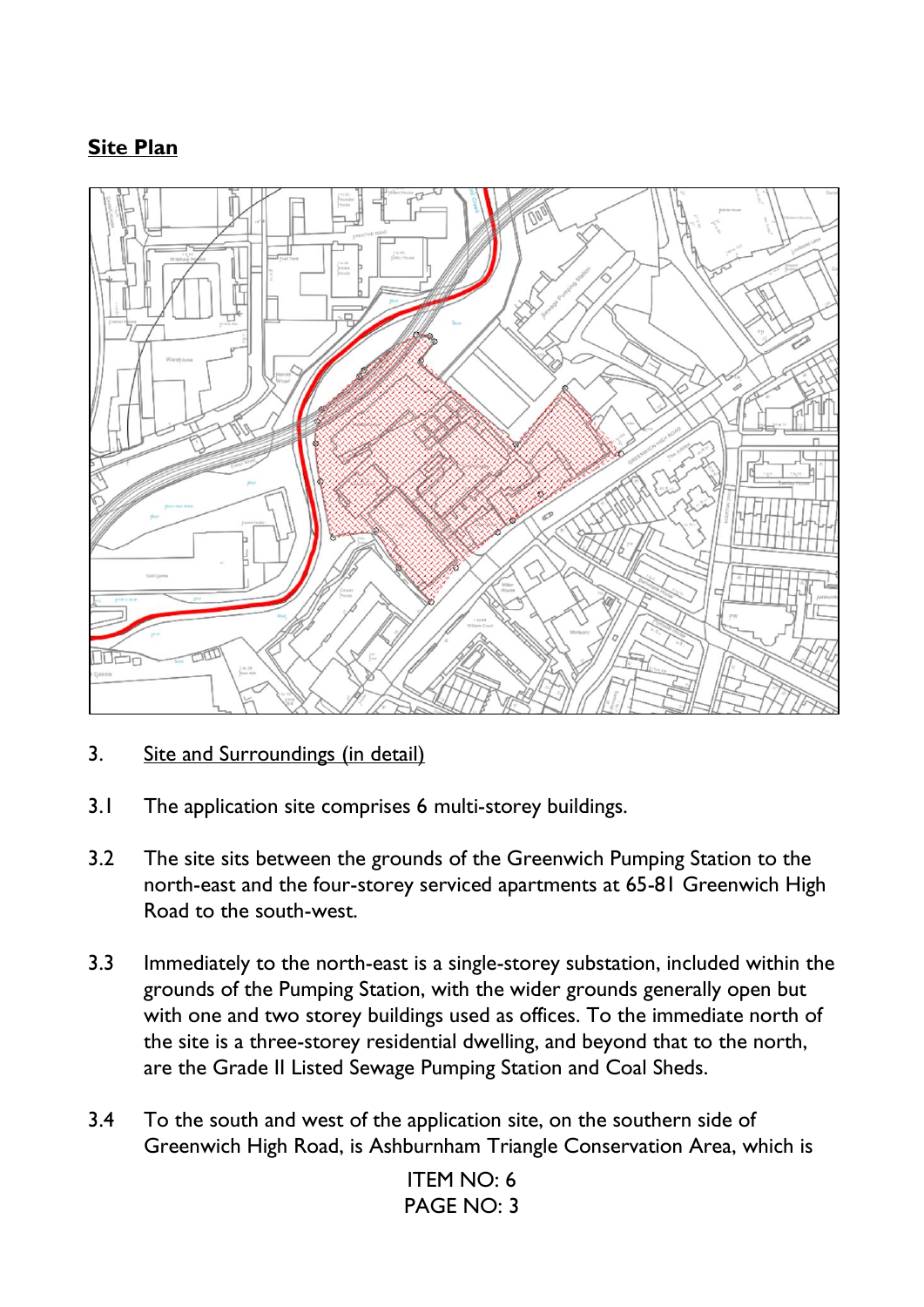characterised by mainly residential Georgian and Victorian properties. There is a mix of house styles and sizes within the Conservation Area, but most buildings are three-storey, or two-storey with basement, and the area has a verdant character as a result of an abundance of street trees and garden trees.

- 3.5 Greenwich High Road has a relatively mixed character, with a significant level of variation in terms of height and massing along its length. Whilst the immediate vicinity of Greenwich High Road is generally characterised by two and three storey buildings, more recent developments have included five and six storey buildings fronting Greenwich High Road with consented buildings up to twelve storeys in height set back from the road.
- 3.6 The application site has been developed in pursuance of a planning permission that was granted in full in January 2008 when the reserved matters of outline consent (ref:06/0294/O) were approved. The outline consent related to the demolition of the existing buildings and the redevelopment of the site to provide a mixed-use scheme comprising a 102-bedroom hotel, 226 residential units (41 studio, 107 one bed, 69 two bed, 9 three bed) and commercial accommodation (consisting of B1, B1c and B8 use class). The outline planning application was refused planning permission but allowed on appeal in October 2006.
- 3.7 A subsequent application was then approved for the remodelling of approved Block E (consented under Outline and reserved matters approvals Refs: 06/0294/O and 07/2767/R), to include a foodstore (Class A1) and restaurant unit (Class A3) at ground floor level together with associated changes to the approved landscaping.

### 4. Relevant Planning History

4.1 04/1456/F Demolition of existing buildings and redevelopment to provide a hotel, 199 residential units (42 studio, 95 one bed, 55 two bed, 7 3 bed) and commercial floorspace B1 (Office and Light Industry) and B8 in 5 buildings up to 8 storeys in height, including associated access, excavation, parking and landscaping. A planning appeal was lodged against the non-determination of this planning application. On the  $15<sup>th</sup>$  November 2005 the Council ratified the grounds on which the Council defended the planning appeal against the nondetermination of this application.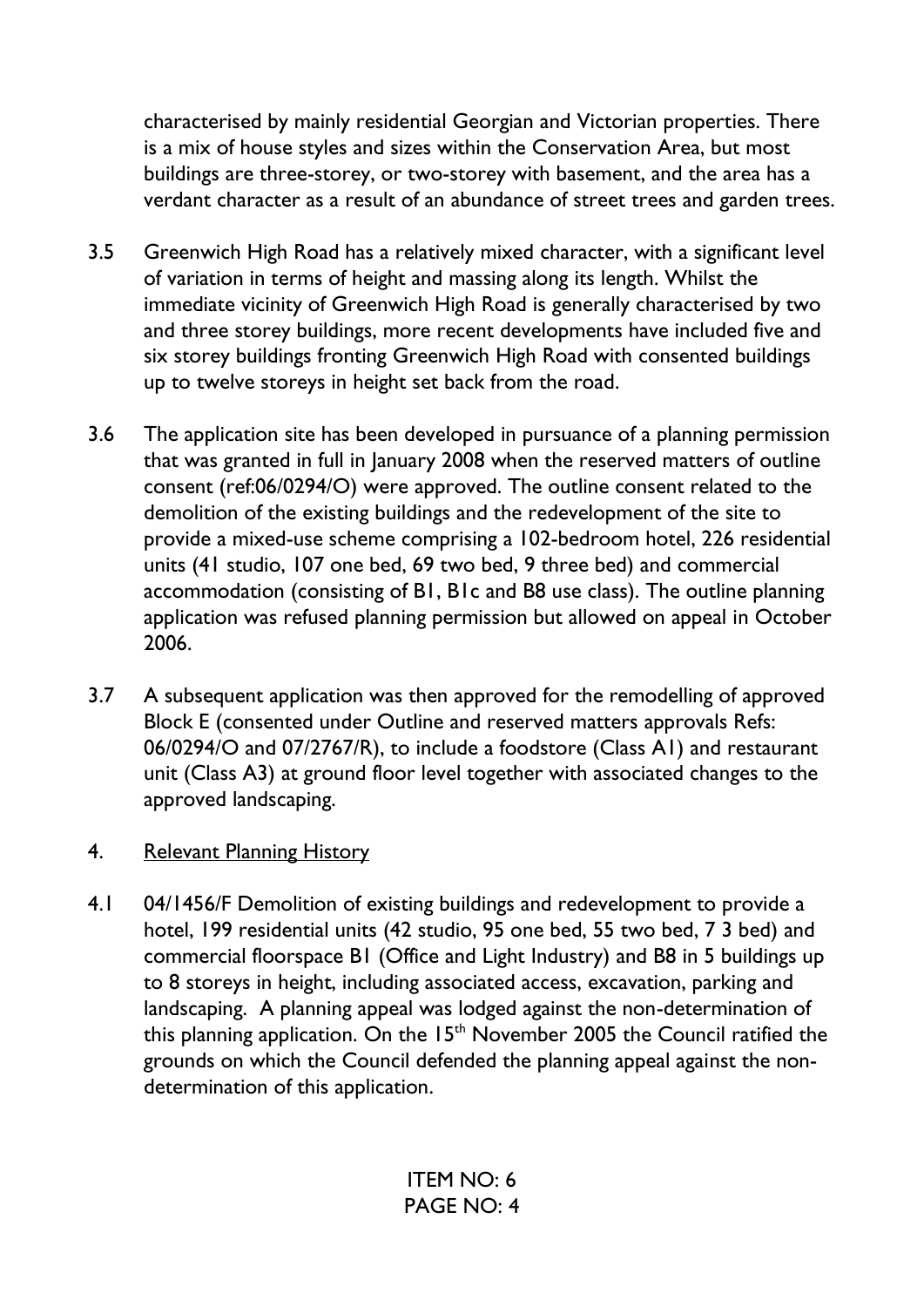- 4.2 06/0294/O Outline Planning permission for the demolition of the existing buildings and the redevelopment of the site to provide a mixed-use scheme comprising a 102-bedroom hotel, 226 residential units (41 studio, 107 one bed, 69 two bed, 9 three bed) and 8,075 square metres industrial floor space in Class B1 (Office and Light Industry) and B8. The external appearance, landscaping, siting and design of the development were matters reserved for future consideration. Refused on  $5<sup>th</sup>$  April 2006.
- 4.3 The applicant lodged an appeal against the above refusals in section 4.1 and 4.2 of this report and a public inquiry was held, which considered both applications together. Both were allowed on appeal subject to conditions. In concluding the Planning Inspector made the following summary:

*"The proposals would provide for a gain in employment and substantially more intensive use of an under-used site. Mixed use complies with the general local policy aspirations for the area, and with the regeneration objectives of the London Plan. There would be significant gain in residential accommodation that would contribute to meeting wider housing requirements, with the proposed levels of affordable housing a strong factor in favour of the schemes. I consider that acceptable living conditions would be created, and that there would be no harm to the area's character and appearance, highways conditions or the environment. I have found a hotel to be an appropriate part of a mixed use in this location.* 

 *In these respects, I consider that no significant harm would result from the relatively intensive nature of the developments or the other conflicts with policy. The benefits of a more intensive mixed-use development including significant residential floorspace are recognised in the support in principle from the Mayor. In my opinion the absence of harm and the benefits of the proposals are considerations that outweigh the specific conflicts with policy and warrant approval of the developments."*

4.4 09/2186/R Submission of reserved matters pursuant to Conditions 1 & 2 (Design and External Appearance) of Appeal Decision (Appeal B) of the Secretary of State dated 11/10/06 (Planning Ref:06/0294/O) for the demolition of buildings to provide a mixed use development consisting of commercial floorspace B1, B8, hotel and 227 residential units. Approved  $4<sup>th</sup>$  December 2009.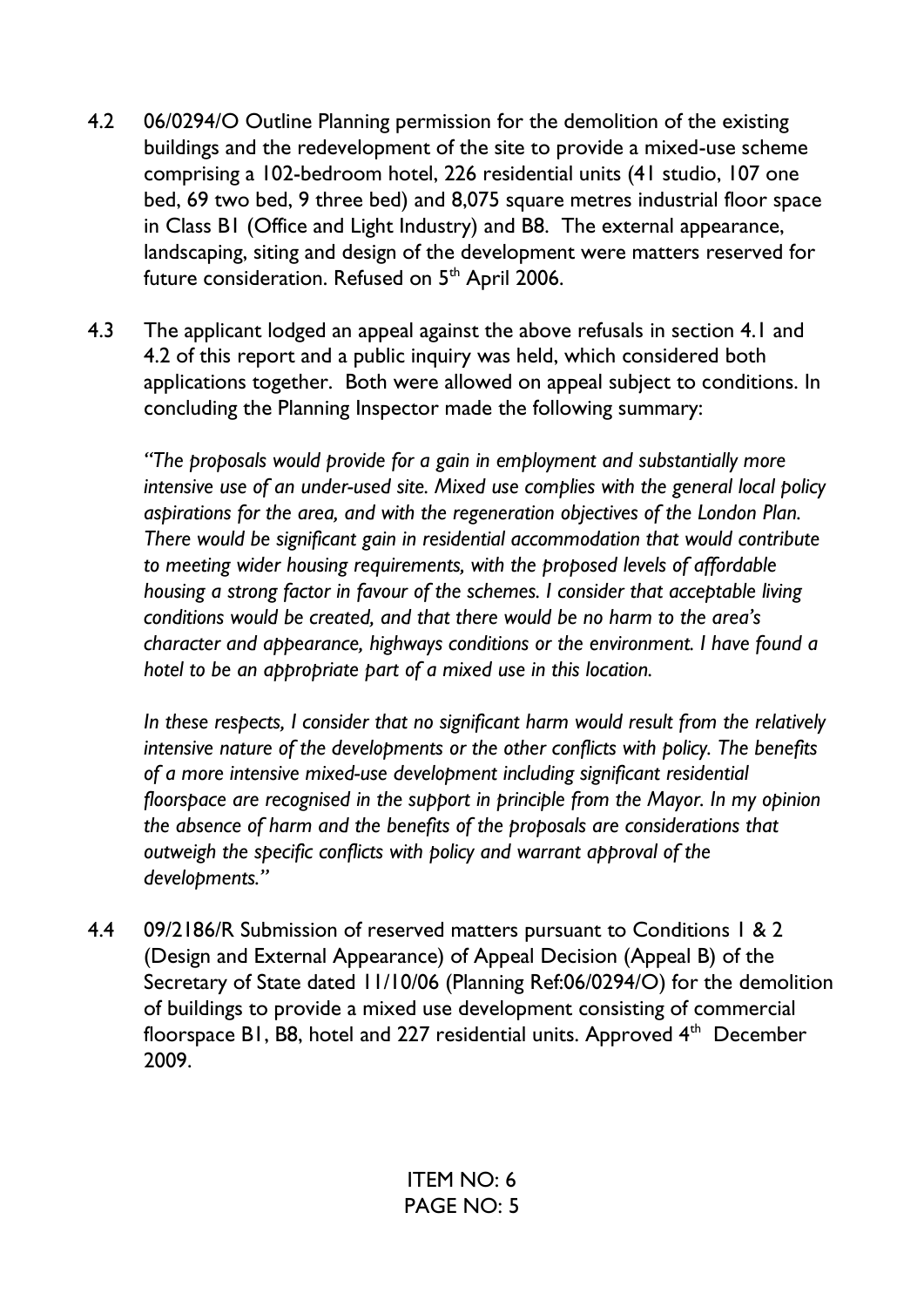- 4.5 09/0092/ F Construction of a 150 room hotel in a seven storey building in substitution for the 102 room hotel (approved under Outline planning permission dated 11.10.06 Ref. 06/0294/O and reserved matters dated 30.012008 Ref.07/2767/R for a mixed use development). Approved 7<sup>th</sup> April 2009.
- 4.6 09/2462/F Remodelling of approved Block E (consented under Outline and reserved matters approvals Refs:06/0294/O and 07/2767/R). To include a food store (Class A1) and restaurant unit (Class A3) at ground floor level together with associated changes to the approved landscaping. Allowed at appeal, decision date  $17<sup>th</sup>$  August 2010.
- 4.7 11/2723/F Change of use of part ground and first floors of Block E (as approved by permission Ref:09/2462/F) to Gymnasium (D2) and construction of a 2-storey extension. Approved 9th March 2021.
- 4.8 12/1588/F Change of use of floorspace on part ground, part first and the entirety of the second and third floors from Office (Class B1/B1c) to 68 room Hotel (Class C1). Approved on 3<sup>rd</sup> December 2012.
- 4.9 14/1053/V Variation of condition 8 (Secured by Design) of planning permission dated 03/12/2012 ref: 12/1588/F to comply with as many measures as possible before occupation. Approved 28<sup>th</sup> May 2014.
- 4.10 There are also a number of submissions of detail applications relating to the site which have not been detailed here, however a full planning history can be located on the planning file.
- 5. Proposals (in detail)
- 5.1 The current application seeks full planning permission for the following:
	- Replace existing timber cladding on balconies, balustrades, louvres and facades to Blocks B, C and F with powder coated aluminium cladding.
- 5.2 The application proposes a change of material to comply with the latest Government advice regarding cladding on high rise buildings.
- 5.3 No other amendments are being made to the proposal.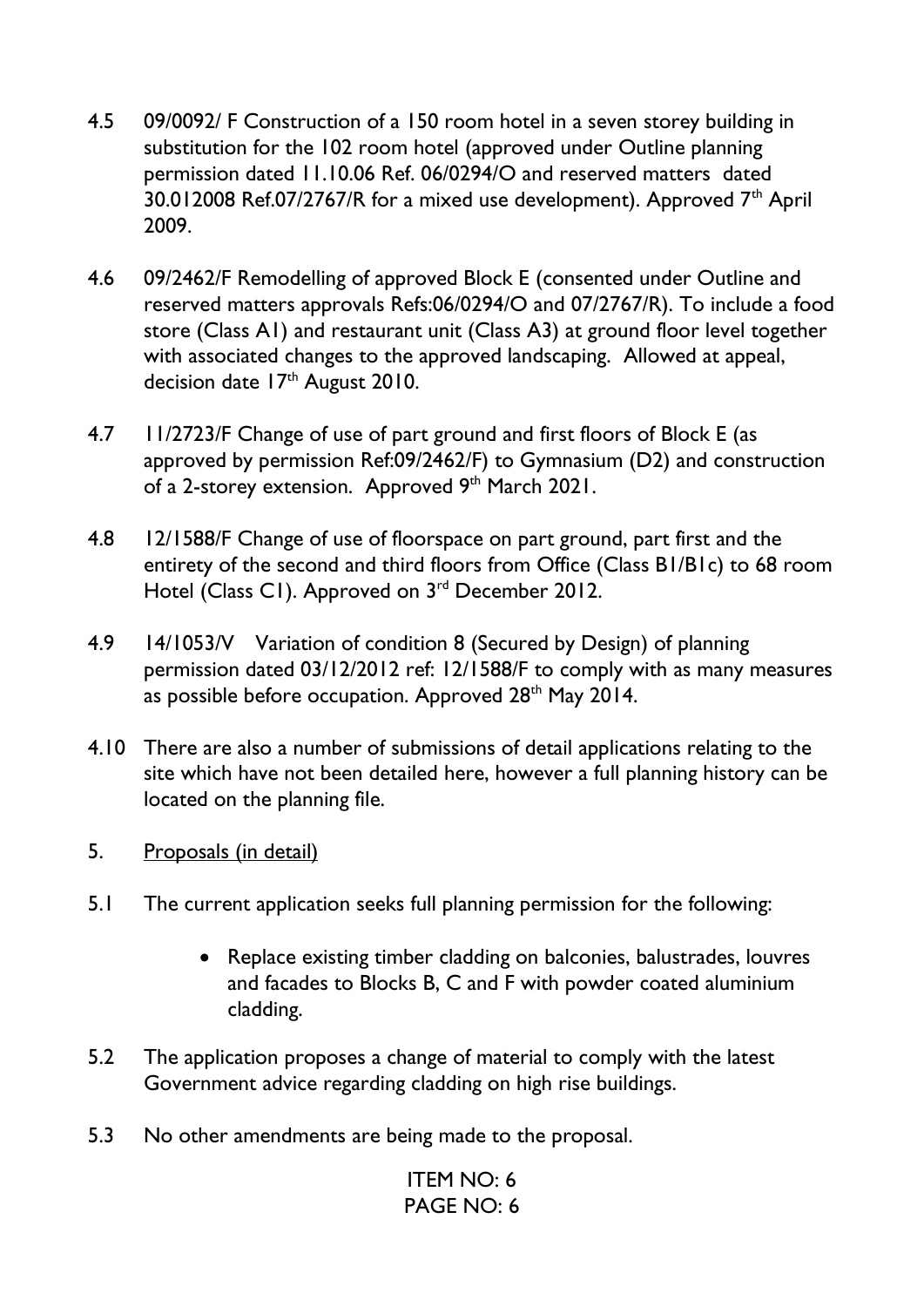- 5.4 The development description has been amended since the public consultation to ensure it is more prescriptive of the proposed works and a fire statement has been provided. It is noted that the advertised proposal plans do detail the prescriptive works and the 'major site works notice' submitted with the application summarises the fire statement. Furthermore, the agent has provided letter which were sent through to residents in 2020 detailing the proposed works and included the fire statement. As such, it was considered that no re-consultation was necessary.
- 5.5 Site plan indicating the location of Blocks B, C and F subject to this application.



- 6. Consultation
- 6.1 The application since being submitted in December 2020 has been subject of 2 rounds of public consultation, comprising of a press notice, site notice and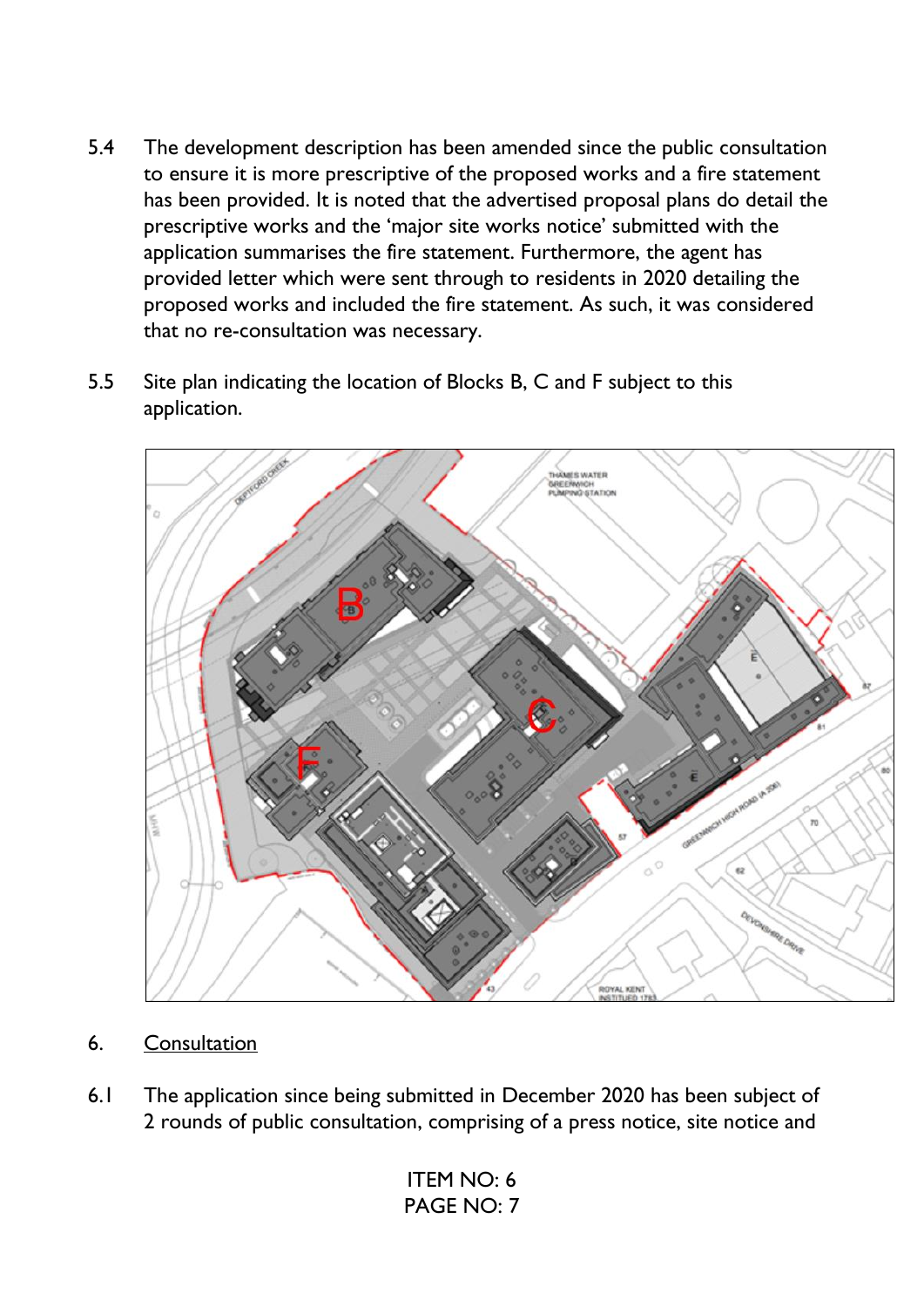255 individual letters, sent to individual occupiers of the affect buildings. This also included consultation with statutory bodies and local amenity groups.

6.2 It is noted that re-consultation was undertaken owing to additional plans being received during the application period and an updated development description to include reference to the adjacent Grade II Listed Buildings and the Ashburn Triangle Conservation Area.

### 6.3 **Statutory Consultees**

6.3.1 A summary of the consultation responses received along with the officer comments are set out in table below:

| <b>Details of</b><br><b>Representation</b><br>and date<br>received | <b>Summary of</b><br><b>Comments</b>                                                                                                                                                                                                                 | <b>Officers comments</b>                                             |
|--------------------------------------------------------------------|------------------------------------------------------------------------------------------------------------------------------------------------------------------------------------------------------------------------------------------------------|----------------------------------------------------------------------|
| <b>Historic</b><br><b>England</b>                                  | No notification of<br>Historic England required.                                                                                                                                                                                                     | Noted.                                                               |
| <b>London Fire</b><br><b>Brigade</b>                               | An undertaking should be<br>given that, access for fire<br>appliances as required by<br>Part B5 of the current<br><b>Building Regulations</b><br>Approved Document and<br>adequate water supplies<br>for firefighting purposes,<br>will be provided. | Noted. This will be included<br>as an informative on an<br>approval. |
|                                                                    | This is without prejudice<br>to any requirements or<br>recommendations that<br>may be made by the<br>Authority under the<br><b>Regulatory Reform (Fire</b><br>Safety) Order<br>2005/Petroleum<br>(Consolidation) Act 1928,                           |                                                                      |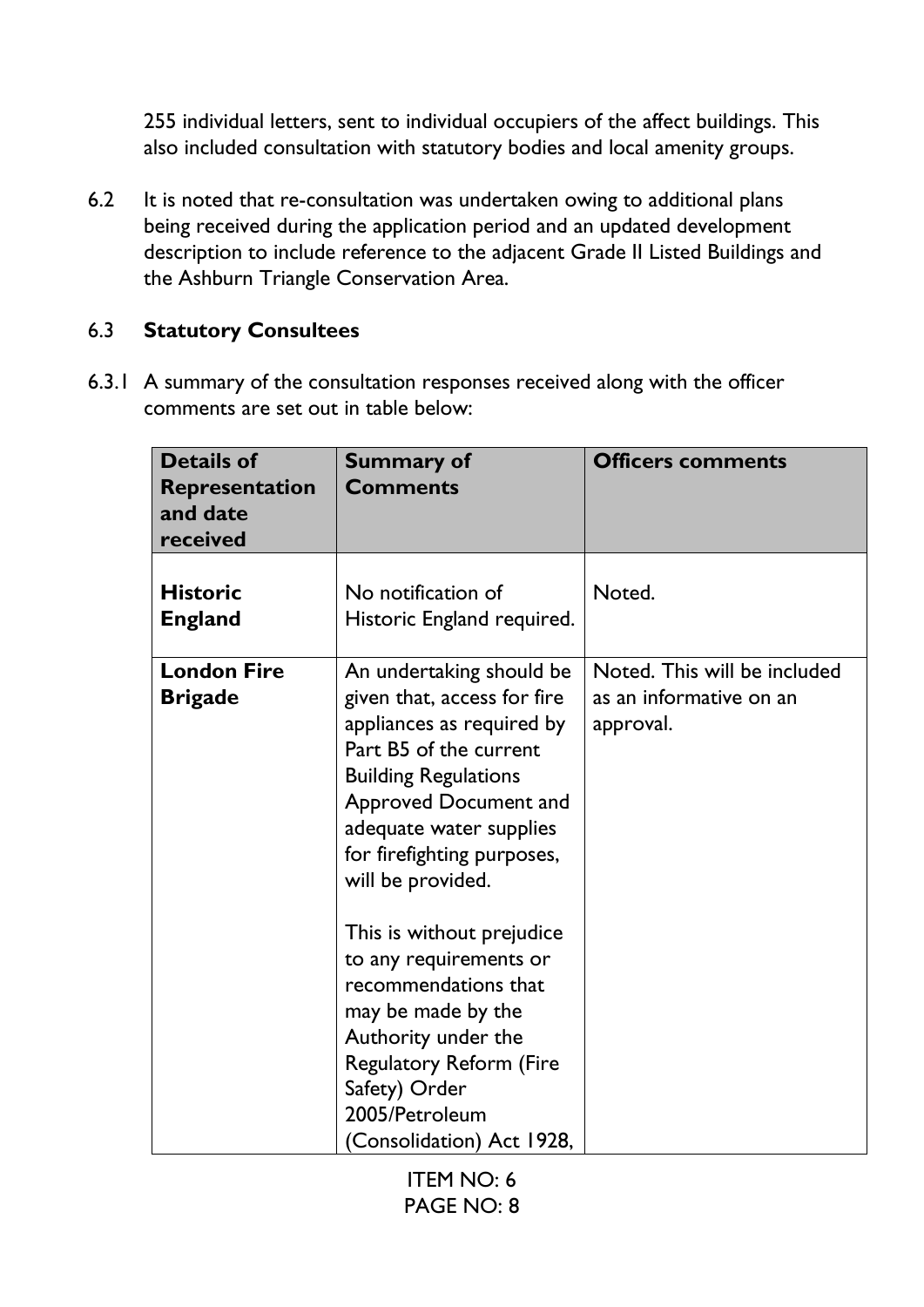|                            | the local authority or the<br><b>Health and Safety</b><br>Executive. |        |
|----------------------------|----------------------------------------------------------------------|--------|
| Lewisham<br><b>Council</b> | No response received                                                 | Noted. |

# 6.4 **Council Departments**

6.4.1 A summary of the consultation responses received along with the officer comments are set out in table below:

| <b>Details of</b><br>Representation<br>and date<br>received | <b>Summary of Comments</b>                                                                                                                                                                                                                                                                                                                                                                                                                                                                | <b>Officers comments</b> |
|-------------------------------------------------------------|-------------------------------------------------------------------------------------------------------------------------------------------------------------------------------------------------------------------------------------------------------------------------------------------------------------------------------------------------------------------------------------------------------------------------------------------------------------------------------------------|--------------------------|
| <b>Building</b><br><b>Control</b>                           | No response received.                                                                                                                                                                                                                                                                                                                                                                                                                                                                     | Noted.                   |
| <b>Conservation</b><br><b>Officer</b>                       | The proposed<br>replacement material -<br>aluminium cladding $-$ is<br>appropriate to 21st<br>century buildings and<br>metal cladding has<br>been used elsewhere<br>within the<br>development, so the<br>proposed replacement<br>cladding will not be<br>incongruous;<br>Whilst the matt<br>bronze colour will sit<br>comfortably in the<br>surrounding context,<br>the proposed single-<br>colour material will<br>lack the variety of<br>colour tones which the<br>timber elements have | Noted.                   |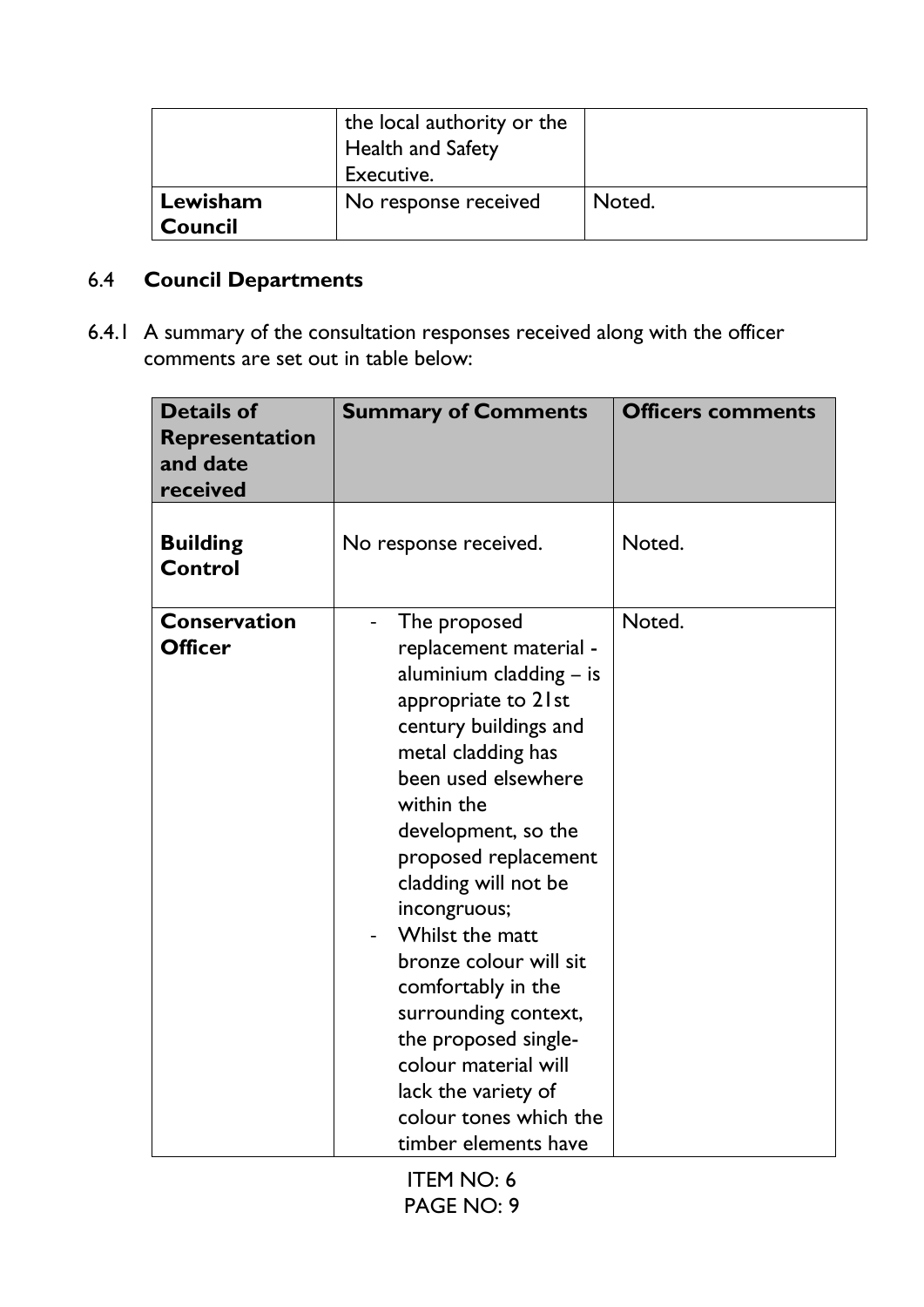| achieved through        |                                                                                                                                                   |
|-------------------------|---------------------------------------------------------------------------------------------------------------------------------------------------|
| natural weathering and  |                                                                                                                                                   |
| will result in a more   |                                                                                                                                                   |
| flat appearance. This   |                                                                                                                                                   |
| will be most            |                                                                                                                                                   |
| pronounced on the       |                                                                                                                                                   |
| large areas of cladding |                                                                                                                                                   |
| rather than on          |                                                                                                                                                   |
| balustrades and         |                                                                                                                                                   |
| louvres. Consideration  |                                                                                                                                                   |
| could be given to using |                                                                                                                                                   |
| two or three shades of  |                                                                                                                                                   |
| colour across the       |                                                                                                                                                   |
| blocks to enliven the   |                                                                                                                                                   |
| elevations;             |                                                                                                                                                   |
|                         |                                                                                                                                                   |
|                         |                                                                                                                                                   |
| change due to the       |                                                                                                                                                   |
| replacement             |                                                                                                                                                   |
| components, the         |                                                                                                                                                   |
|                         |                                                                                                                                                   |
|                         |                                                                                                                                                   |
| of the nearby listed    |                                                                                                                                                   |
| buildings and the       |                                                                                                                                                   |
| character and           |                                                                                                                                                   |
|                         |                                                                                                                                                   |
| conservation area will  |                                                                                                                                                   |
| be negligible and,      |                                                                                                                                                   |
|                         |                                                                                                                                                   |
| the application is      |                                                                                                                                                   |
| supported.              |                                                                                                                                                   |
|                         | Whilst the appearance<br>of the buildings will<br>impact of the proposed<br>changes on the setting<br>appearance of the<br>therefore, approval of |

# 6.5 **Amenity Groups**

6.5.1 A summary of the consultation responses received from Amenity Groups, along with the officer comments are set out in table below:

| Details of                     | Summary of | <b>Officers comments</b> |
|--------------------------------|------------|--------------------------|
| <b>Representation Comments</b> |            |                          |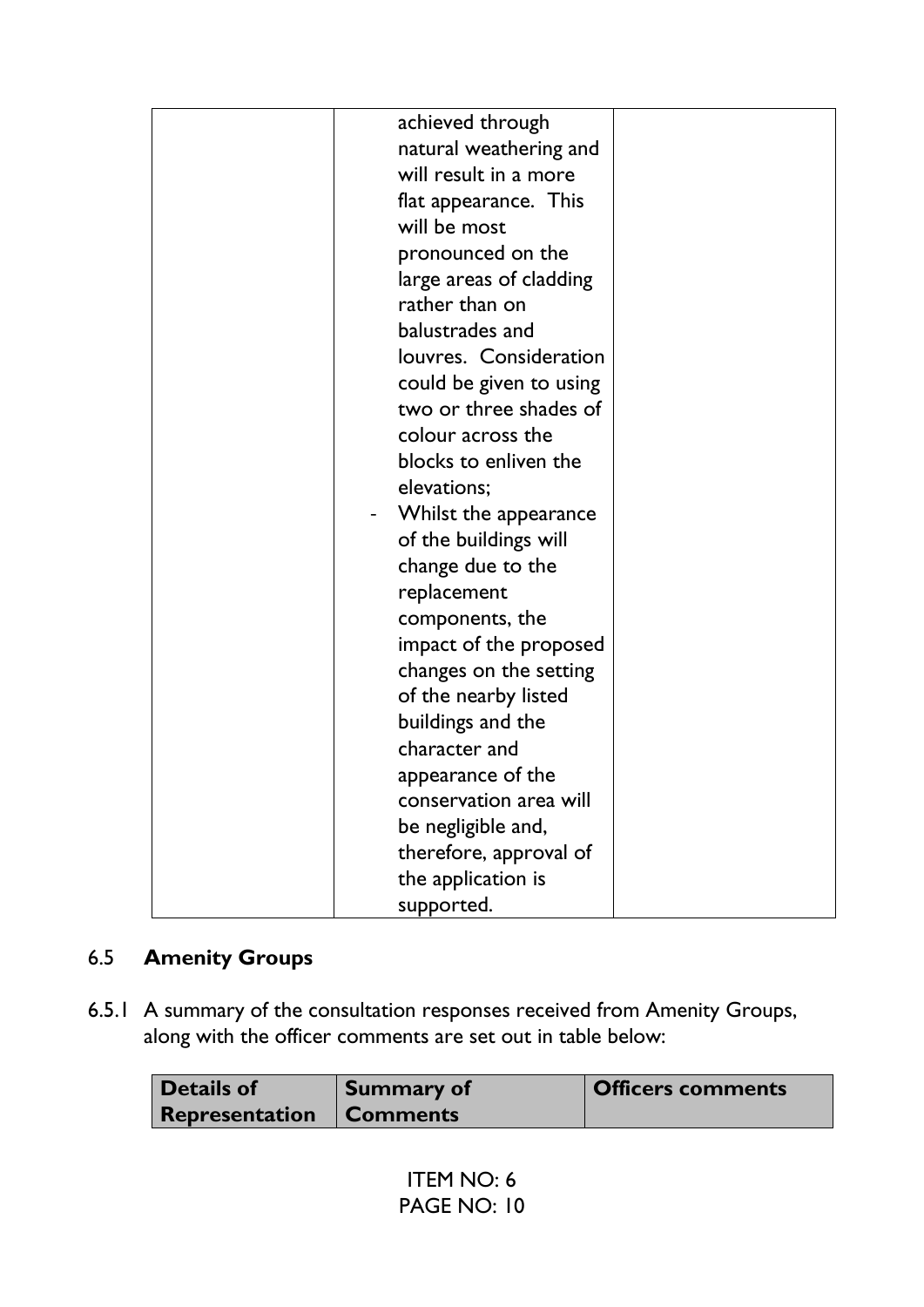| and date<br>received               |             |        |
|------------------------------------|-------------|--------|
| <b>Greenwich</b><br><b>Society</b> | No comment. | Noted. |

## 6.6 **Local Residents and Businesses**

6.6.1 A summary of the consultation responses received from residents, along with the officer comments are set out in table below:

| <b>Summary of Comments</b>                                                                                                                                                                                                   | <b>Officers comments</b>                                                                                                                                                                                                                                             |  |
|------------------------------------------------------------------------------------------------------------------------------------------------------------------------------------------------------------------------------|----------------------------------------------------------------------------------------------------------------------------------------------------------------------------------------------------------------------------------------------------------------------|--|
| Funding of proposed works:<br>$\bullet$<br>- unclear who will fund the<br>proposed works<br>- occupiers have not been<br>consulted on funding the<br>proposed works<br>- leaseholders should not be<br>left with these costs | Noted. This is a private matter for<br>residents and the developer to resolve.<br>Matters relating to funding are beyond<br>the scope of the current planning<br>application which seeks to improve the<br>fire safety of the building.                              |  |
| Reefmark failed to consult<br>$\bullet$<br>with leaseholder regarding<br>different contractors to be<br>used                                                                                                                 | Noted. This is a private matter for<br>residents and the developer to resolve.<br>Matters relating to contractors to<br>undertake the works are beyond the<br>scope of the current planning<br>application which seeks to improve the<br>fire safety of the building |  |
| Issues with loss of heating<br>$\bullet$<br>with development for a year                                                                                                                                                      | Noted. This is not a material planning<br>consideration for this application.                                                                                                                                                                                        |  |
| Balconies are unusable, and<br>$\bullet$<br>existing gaps should be filled<br>with concrete rather than<br>replacement.                                                                                                      | The location of the balconies has<br>already been approved in the initial<br>consent. With regards to filling in the<br>gaps, this is not an option suggested<br>within the submitted Fire Statement.                                                                |  |
| New aluminium boards on<br>$\bullet$<br>balconies may obstruct light                                                                                                                                                         | The replacement of timber with<br>aluminium for the balconies is not<br>considered to materially affect the<br>access of light into properties.                                                                                                                      |  |
| Loss of privacy during<br>building process                                                                                                                                                                                   | It is expected that there will be<br>scaffolding and contractors outside of<br>the blocks during the construction                                                                                                                                                    |  |
| <b>ITEM NO: 6</b>                                                                                                                                                                                                            |                                                                                                                                                                                                                                                                      |  |

PAGE NO: 11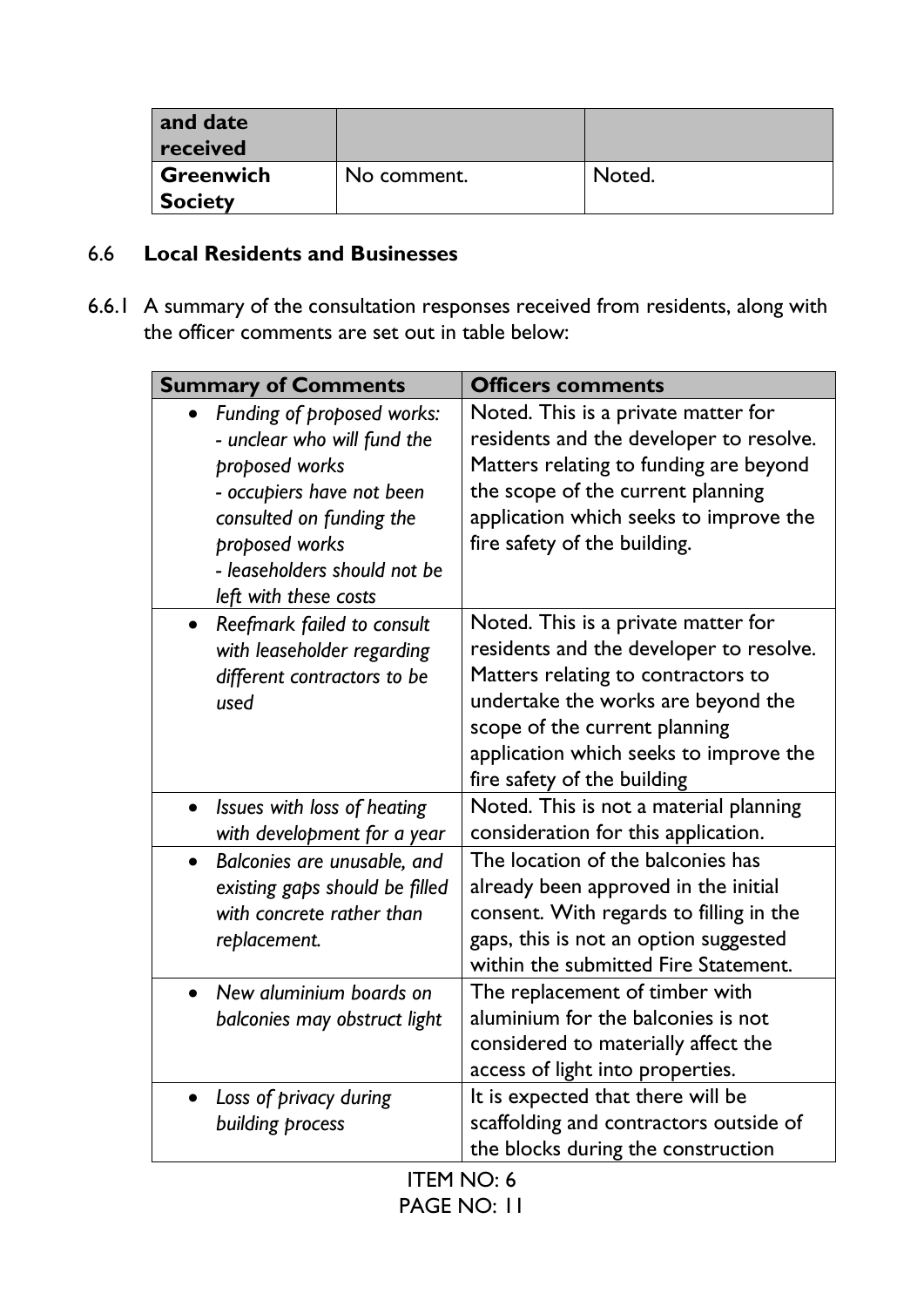|                                                  | period. How this will be managed is<br>between the free holders and<br>leaseholders. |  |
|--------------------------------------------------|--------------------------------------------------------------------------------------|--|
|                                                  |                                                                                      |  |
| Safety of residents if builders<br>$\bullet$     | If the contractors require access to                                                 |  |
| need to access inside flat                       | Flats to undertake the work, this would                                              |  |
|                                                  | have to be agreed between holders and                                                |  |
|                                                  | leaseholders and is outside of the scope                                             |  |
|                                                  | of this application which seeks to                                                   |  |
|                                                  | improve fire safety.                                                                 |  |
| Application form doesn't<br>$\bullet$            | The site is location within Flood Zone 3                                             |  |
| indicate site is within flood                    | benefiting from flood defences.                                                      |  |
| risk area.                                       | Although not correctly noted on the                                                  |  |
|                                                  | application form, this is not considered                                             |  |
|                                                  | to be a reasonable reason to delay or                                                |  |
|                                                  | refuse the application as there are no                                               |  |
|                                                  | flood risk considerations for the                                                    |  |
|                                                  | proposed works.                                                                      |  |
| Was not notified about                           | The application was notified in                                                      |  |
| planning application.                            | accordance with the statutory                                                        |  |
|                                                  | requirements. Additionally, each flat                                                |  |
|                                                  | subject to the proposed remedial works                                               |  |
|                                                  | was directly notified by post.                                                       |  |
| Noise, dust and work which                       | It is expected that there would be some                                              |  |
| may cause concern for                            | noise, dust and work which may cause                                                 |  |
| occupiers of apartments                          | temporary inconvenience for occupiers                                                |  |
|                                                  | of the apartments. The impacts of these                                              |  |
|                                                  | works upon occupiers of the flat is                                                  |  |
|                                                  | considered to be a management issue                                                  |  |
|                                                  | between the freeholder and the<br>leaseholders/tenants.                              |  |
| $\bullet$                                        | Noted. These works would be                                                          |  |
| Works being undertaken<br>during lockdown and/or | temporary and are for safety reasons,                                                |  |
| summer months is not                             | therefore the temporary inconvenience                                                |  |
| supported as people are                          | is outweighed by safety concerns if the                                              |  |
| stuck within flats and may                       | works were not completed.                                                            |  |
| not be able to open windows                      |                                                                                      |  |
| or have good outlook.                            |                                                                                      |  |
| Torrent Lodge is below 6<br>$\bullet$            | Noted.                                                                               |  |
| storeys and may not require                      |                                                                                      |  |
| remedial work                                    |                                                                                      |  |
| <b>ITEM NO: 6</b>                                |                                                                                      |  |

PAGE NO: 12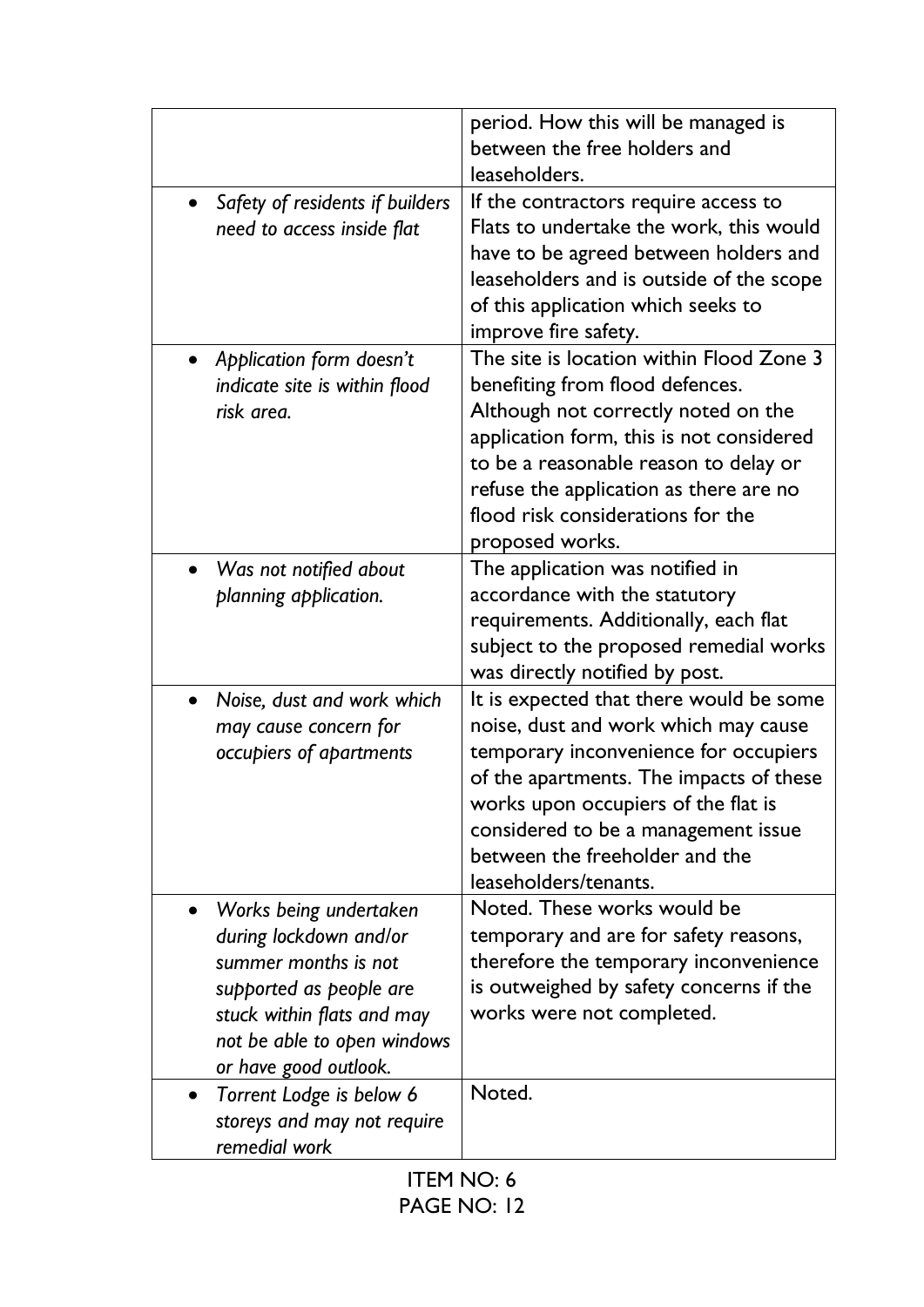| The submitted plans, the major works<br>• What material needs to be<br>notice and Fire Statement details the<br>replaced?<br>proposed works which includes<br>replacing identified combustible<br>materials on the facades of Blocks B, C<br>and F. |  |
|-----------------------------------------------------------------------------------------------------------------------------------------------------------------------------------------------------------------------------------------------------|--|
|                                                                                                                                                                                                                                                     |  |

## 7. Planning Context

- 7.1 This application needs to be considered in the context of a range of national, regional and local planning policies and Supplementary Planning Guidance / Documents.
	- **National Planning Policy Framework (NPPF – 2012)**
	- **Planning (Listed Buildings and Conservation Areas) Act 1990**
	- **The London Plan (March 2021)** Full details of relevant policies refer to appendix 3.
	- **The Royal Greenwich Local Plan: Core Strategy with Detailed Policies ("Core Strategy" – 2014) -** Full details of relevant policies refer to appendix 3.
	- Full details of relevant SPD / Documents refer to appendix 3.
- 8. Material Planning Considerations
- 8.1 This section of the report provides an analysis of the specific aspects of the proposed development and the principal issues that need to be considered in the determination of the planning application (Ref: 20/3873/F):
	- Principle of development;
	- Design and Heritage;
	- Fire Safety;
	- Residential Amenity;
	- Noise and Air Quality;
	- Transport and Access;
	- Community Infrastructure Levy (CIL) & RBG CIL; and
	- Implications for Disadvantaged Groups.
- 9. Principle of Development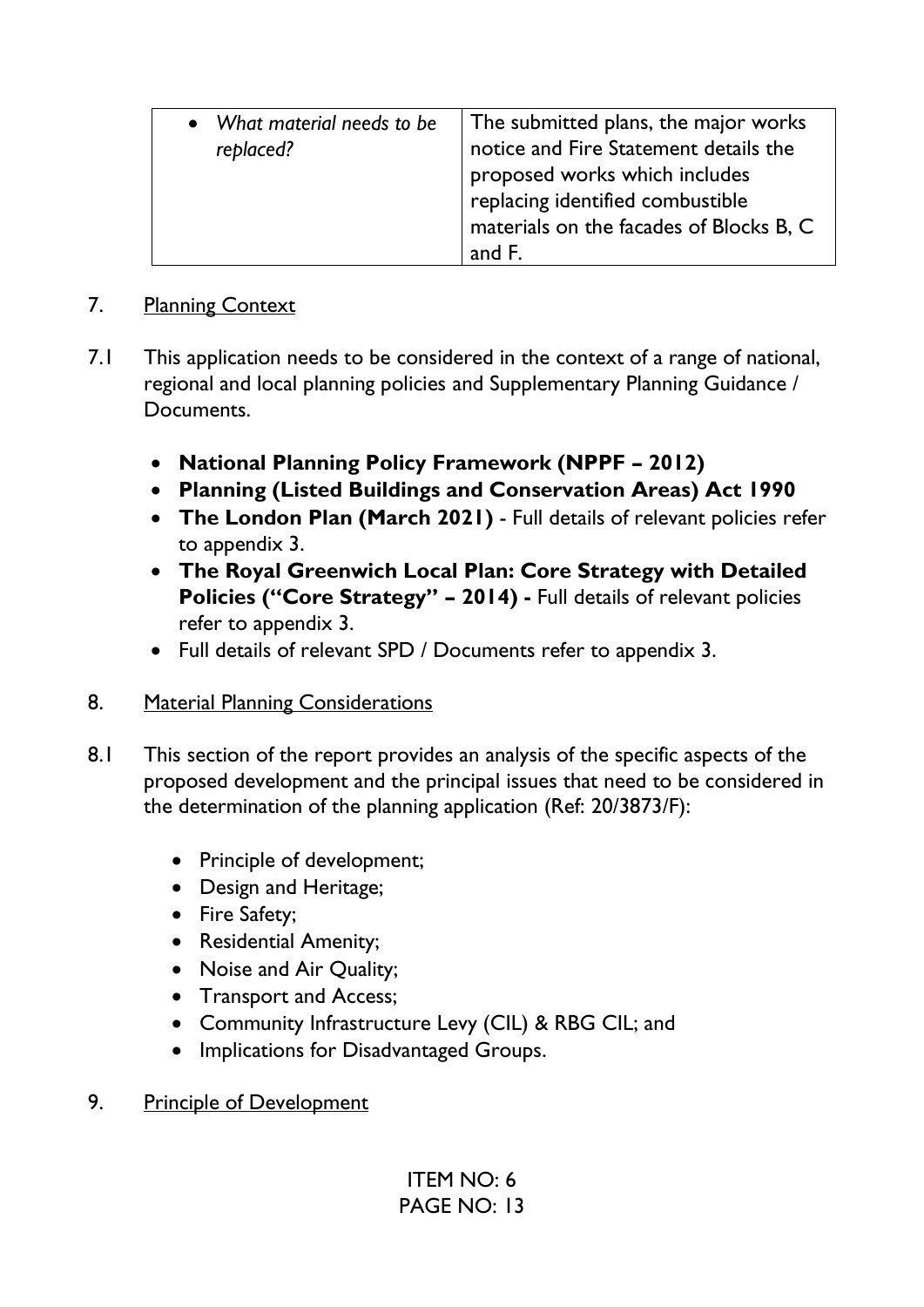- 9.1 Policy D12 of the Draft London Plan outlines that, in the interests of fire safety and to ensure the safety of all building users, all development proposals must achieve the highest standards of fire safety.
- 9.2 The current application seeks to improve fire safety standards within the host building, through the improvement of the existing building fabric. This would be in line with the above policy, which among other things, seeks to ensure developments are constructed in an appropriate way to minimise the risk of fire spread and incorporate appropriate features which reduce the risk to life and the risk of serious injury in the event of a fire.
- 9.3 On this basis, no objections are raised with regard to the principle of the proposed development.
- 10. Design and Heritage
- 10.1 Section 72 of the Listed Buildings and Conservation Areas Act 1990 states that "special attention shall be paid to the desirability of preserving or enhancing the character or appearance of a conservation area."
- 10.2 Chapter 16 of the NPPF also makes it clear that when considering planning applications, local authorities should give great weight to a heritage assets conservation. Where a development proposal leads to less than substantial harm to the significance of a designated heritage asset, this harm should be weighed against the public benefits of the proposal including, where appropriate, securing its optimum viable use.
- 10.3 Chapter 12 (Achieving well-designed places) of the NPPF states "good design is a key aspect of sustainable development, creates better places in which to live and work and helps make development acceptable to communities".
- 10.4 Policies DH3, DH(h) and DH(i) of the Core Strategy set out that development should preserve or enhance the character and appearance of Greenwich's Conservation Areas and other heritage assets. This is supported by Policy HC1 of the London Plan.
- 10.5 Policy D4 of London Plan discusses how schemes should deliver good design and requires design to be thoroughly scrutinised.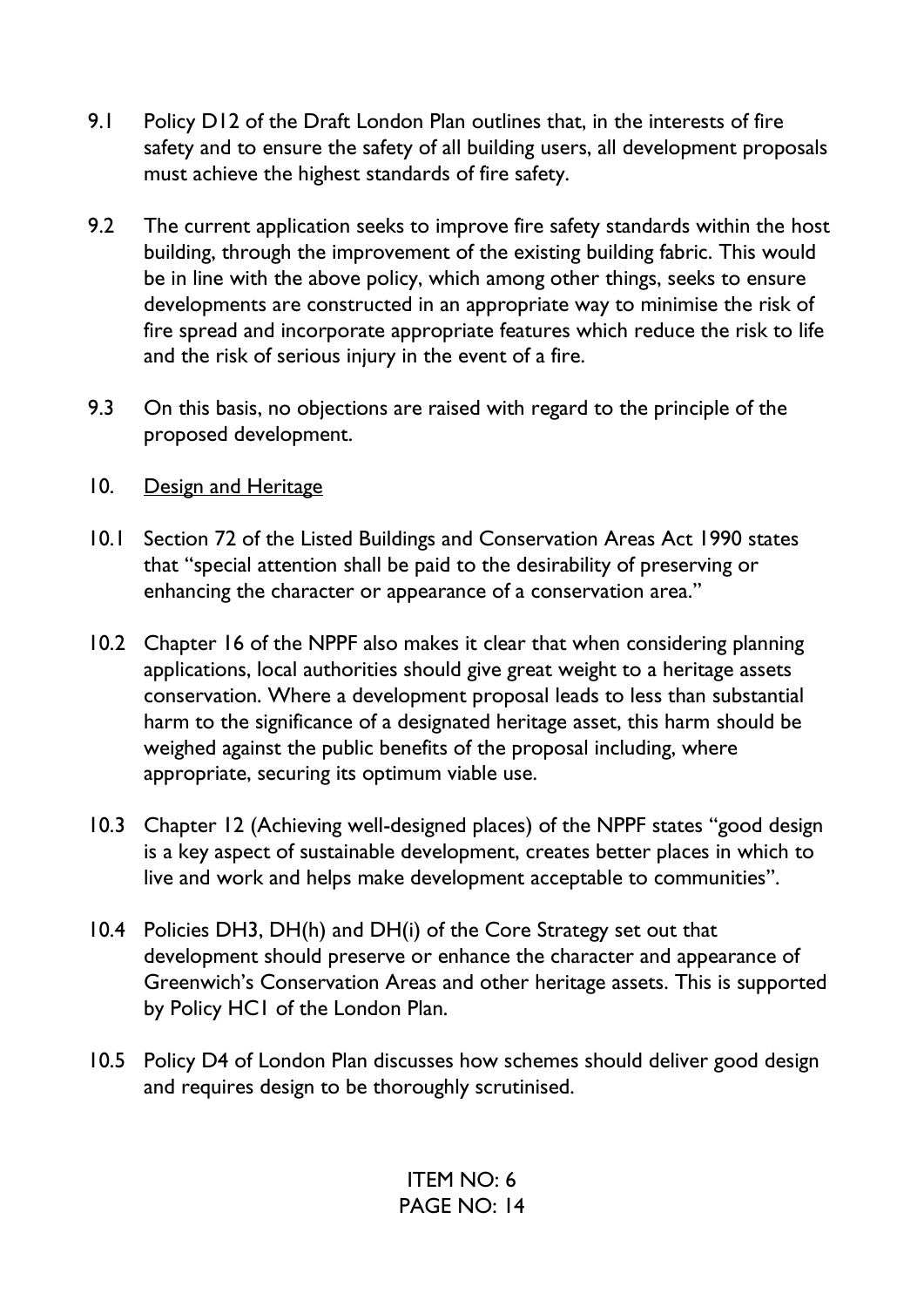- 10.6 Policy DH1 of the Core Strategy requires that all developments be of a highquality design and demonstrate that they positively contribute to the built and natural environment. The policy goes on to list the expectations of new development in achieving this policy aim.
- 10.7 The proposal seeks consent for the removal of the existing cedar plank cladding and the installation of aluminium cladding which includes a new rail system and Polyisocyanurate Insulation. The aluminium cladding would have a bronze Tijuka Sable Matt finish. The location of the replacement cladding is shown on the proposed elevations and is limited to Blocks B, C & F. The proposal maintains the design and character of the existing consent, simply seeking to update the cladding to be consistent with current Government Guidance.
- 10.8 The Council's Conservation Officer was consulted and did not object to the application.
- 10.9 Furthermore, the proposed changes respect and conform to that which is existing, therefore maintaining the character and appearance of the buildings, surrounding area, and nearby and Grade II Listed Buildings and the nearby conservation area. As such, the proposal is acceptable in design and heritage terms.
- 10.10 Overall, the proposal is consistent with Section 72 of the Listed Buildings and Conservation Areas Act 1990, Chapters 12 and 16 of the NPFF (2019), Policies D4, and HC1 of the London Plan, and Policy D3, DH1, DH(h) and DH(i) of the Royal Greenwich Local Plan Core Strategy (2014).

# 11. **Fire Safety**

- 11.1 London Plan (2021) policy D12 sets out that in the interests of fire safety and to ensure the safety of all building users, all development proposals must achieve the highest standards of fire safety. The policy requires all major development proposals should be submitted with a Fire Statement, which is an independent fire strategy, produced by a third party, suitably qualified assessor. The policy goes on to set out six criteria that must be identified within the strategy.
- 11.2 In January 2020 the Ministry of Housing, Communities & Local Government (MHGLC) published the 'Advice for Building Owners of Multi-storey, Multi-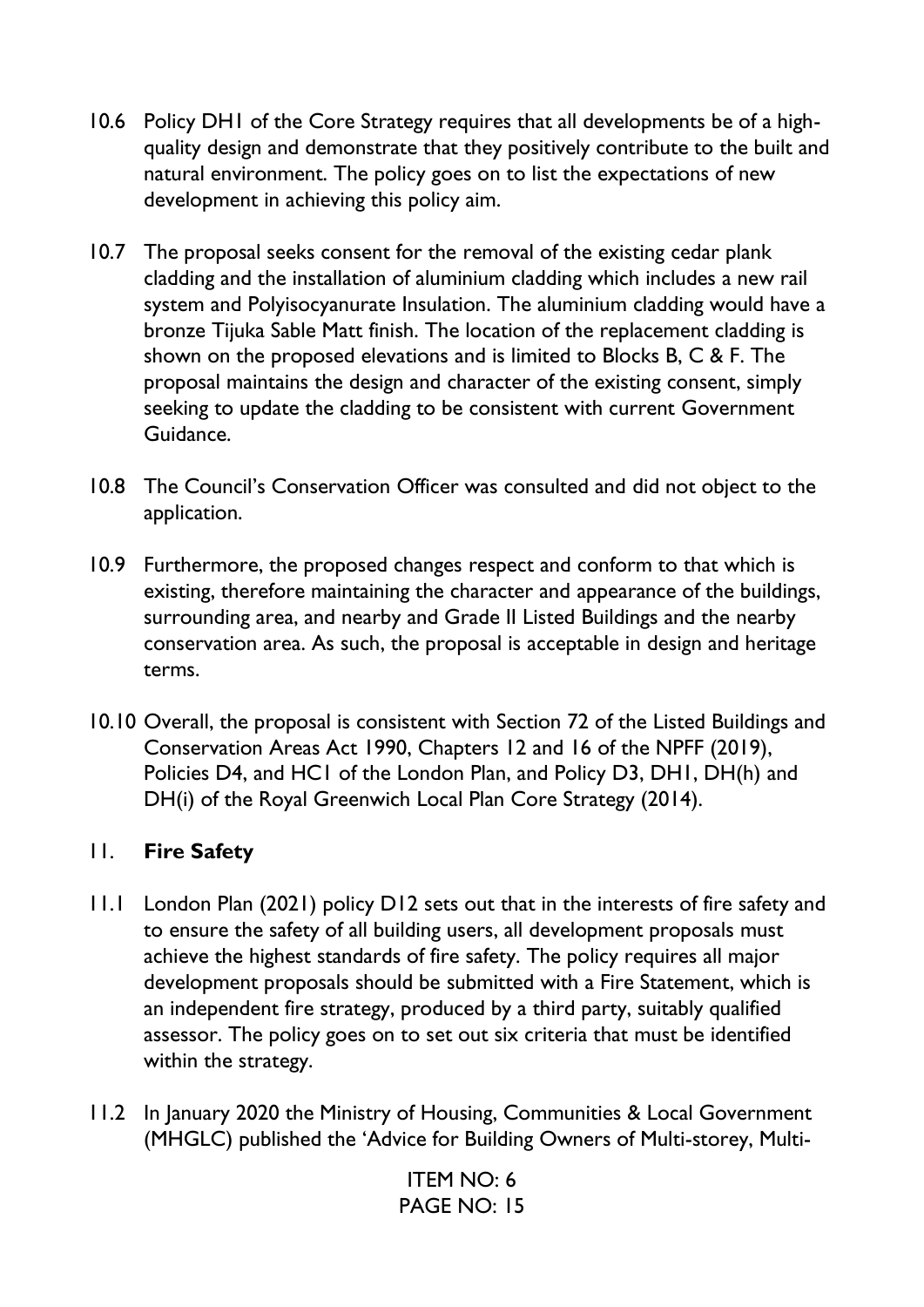occupied Residential Buildings' which consolidated previous guidance notes in relation to the measures Building Owners should take to review External Wall Insulation systems and Spandrel Panels to their residential blocks and to assess the surety of their fire safety, and the potential risks to residents of external fire spread. The applicant had undertaken a review of the external cladding and other elements do not meet the appropriate standard for fire safety and require replacement.

- 11.3 A Fire Statement has been submitted in support of the application and has been prepared by Dr Raymond Connolly (qualifications: BE, PhD, CEng, MIFireE, MSFPE). This statement details the proposed works required to achieve an EWS1 form which provides conformation that a building has no attachments whose construction includes significant quantities of combustible material. An EWS1 form is generally required by banks and mortgage lenders. The works outlined within the Fire Statement are the works proposed within this application. The fire safety statement will be secured by condition in line with the GLA London Plan Guidance Sheet for Policy D12(A) - Preconsultation draft March 2021.
- 11.4 The remedial works have a clear link to ensuring the safety of persons who occupy the site and those that surround it. This was consulted with the London Fire Brigade who did not raise any concerns, as set out in the consultation section above.
- 11.5 The proposal is consistent with Policy D12 of the London Plan
- 12. Residential Amenity
- 12.1 Core Strategy Policy DH(b) states that developments will only be permitted where it can be demonstrated that the proposal does not cause an unacceptable loss of amenity to adjacent occupiers by reducing the amount of daylight, sunlight, or privacy they enjoy, or result in an un-neighbourly sense of enclosure or loss of outlook.
- 12.2 The application does not alter the bulk and massing of the existing consent as the proposed replacement works would be similarly located and sized and performs the same function. As such the proposal does not alter the assessments of daylight/sunlight or overbearing impacts that were undertaken when considering the application for the buildings. The proposal does not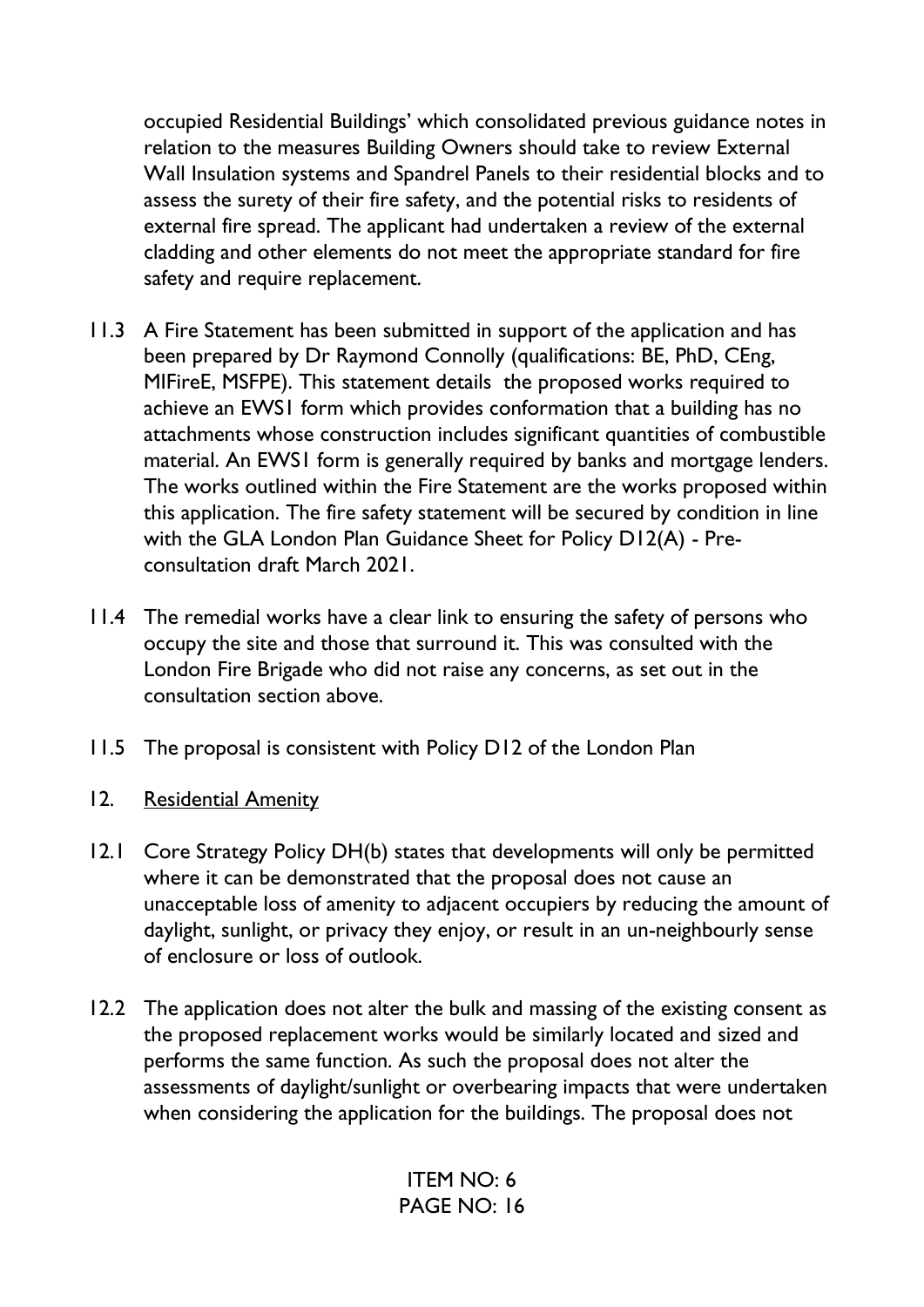introduce any new windows meaning there is no loss of privacy resulting from the proposal.

- 12.3 As the proposal is essentially a like-for-like replacement of cladding in terms of locations and dimensions, there will be no reduction in the level of residential amenity experienced at surrounding sites. The proposal is consistent with Policy DH(b) of the Royal Greenwich Local Plan Core Strategy (2014).
- 13. Noise and Air Quality
- 13.1 Policy D13 of the London Plan states that boroughs should not normally permit development proposals that have not clearly demonstrated how noise and other nuisances will be mitigated and managed. This is also support by Policy D14 of the London Plan.
- 13.2 Policy E(a) of the Core Strategy states that planning permission will not normally be granted where a proposed development or change of use would generally have a significant adverse effect on the amenities of adjacent occupiers or uses, and especially where proposals would be likely to result in the unacceptable emission of noise, light, vibrations, odours, fumes, dust, water and soil pollutants or grit. This is also reflected through Policy D13 of the London Plan 2021
- 13.3 No construction mitigation strategies were identified within the submission. Considering the location of the blocks subject to the works, it is considered that there wouldn't be significant disruption or noise impacts to any residential property outside of the site. In terms of impacts to properties within the site, it is anticipated that will be some temporary disruptions and noise from the proposed construction works. It is up to the contractor in discussions with the freeholder and leaseholders to best manage these temporary impacts. These temporary disruptions and impacts are expected and acceptable for such a scheme and when considering the safety improvements the scheme would bring to the site. An informative is proposed to remind the applicant of general construction noise requirements and working hours.
- 13.4 As such, the proposal is consistent with Policy E(a) of the Royal Greenwich Local Plan Core Strategy (2014).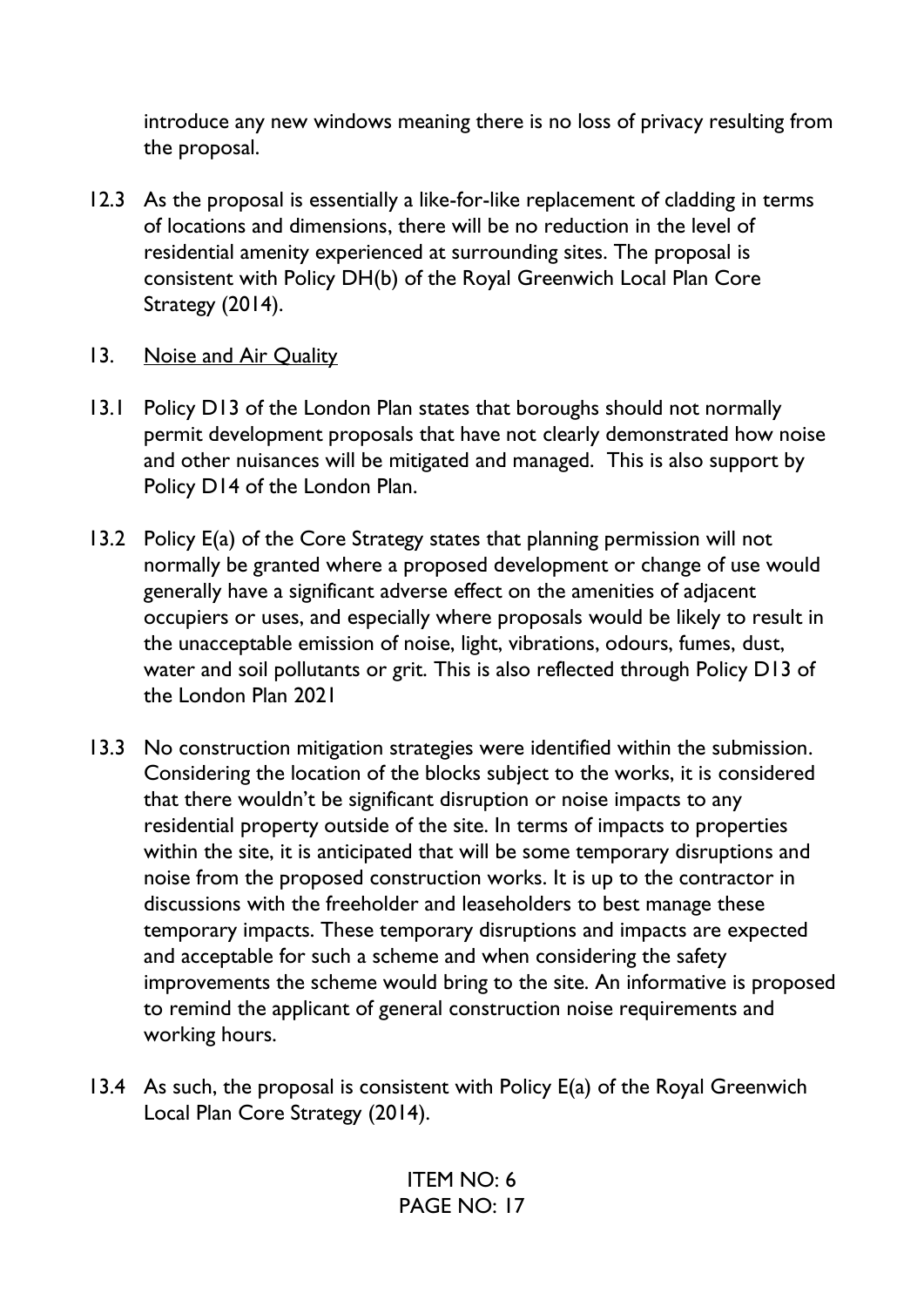### 14. Transport and Access

- 14.1 Policy T4 of the London Plan outlines that developments should not increase road danger.
- 14.2 The development itself would have no material impacts on the surrounding highway network, as the external appearance of the building would remain unchanged. Further, the proposed works are not considered to be of a scale that would warrant the imposition a construction traffic logistics plans.
- 14.3 Therefore, it is considered that the proposal would have an acceptable impact, and therefore comply with Policy T4 of London Plan.
- 15. Community Infrastructure Levy (CIL) & RBG CIL
- 15.1 The Mayor has introduced a London-wide Community Infrastructure Levy (CIL) to help implement the London Plan, particularly policies DF1. The Mayoral CIL formally came into effect on 1st April, and it will be paid on commencement of most new development in Greater London that was granted planning permission on or after that date. The Mayor's CIL will contribute towards the funding of Crossrail. The Mayor has arranged boroughs into three charging bands. The rate for Greenwich is £35 per square metre.
- 15.2 The Royal Borough adopted its Local Community Infrastructure Levy (CIL) charging schedule, infrastructure (Regulation 123) list, instalments policy and exceptional circumstances relief policy on the 25<sup>th</sup> March 2015 and came into effect in Royal Greenwich on the 6th April 2015.
- 15.3 The current application is not applicable to either requirements.
- 16. Implications for Disadvantaged Groups
- 16.1 The implications for disadvantaged groups identified below are an integral part of the consideration of the development and community benefits as set out in the report:
	- No implications for disadvantaged groups have been identified.